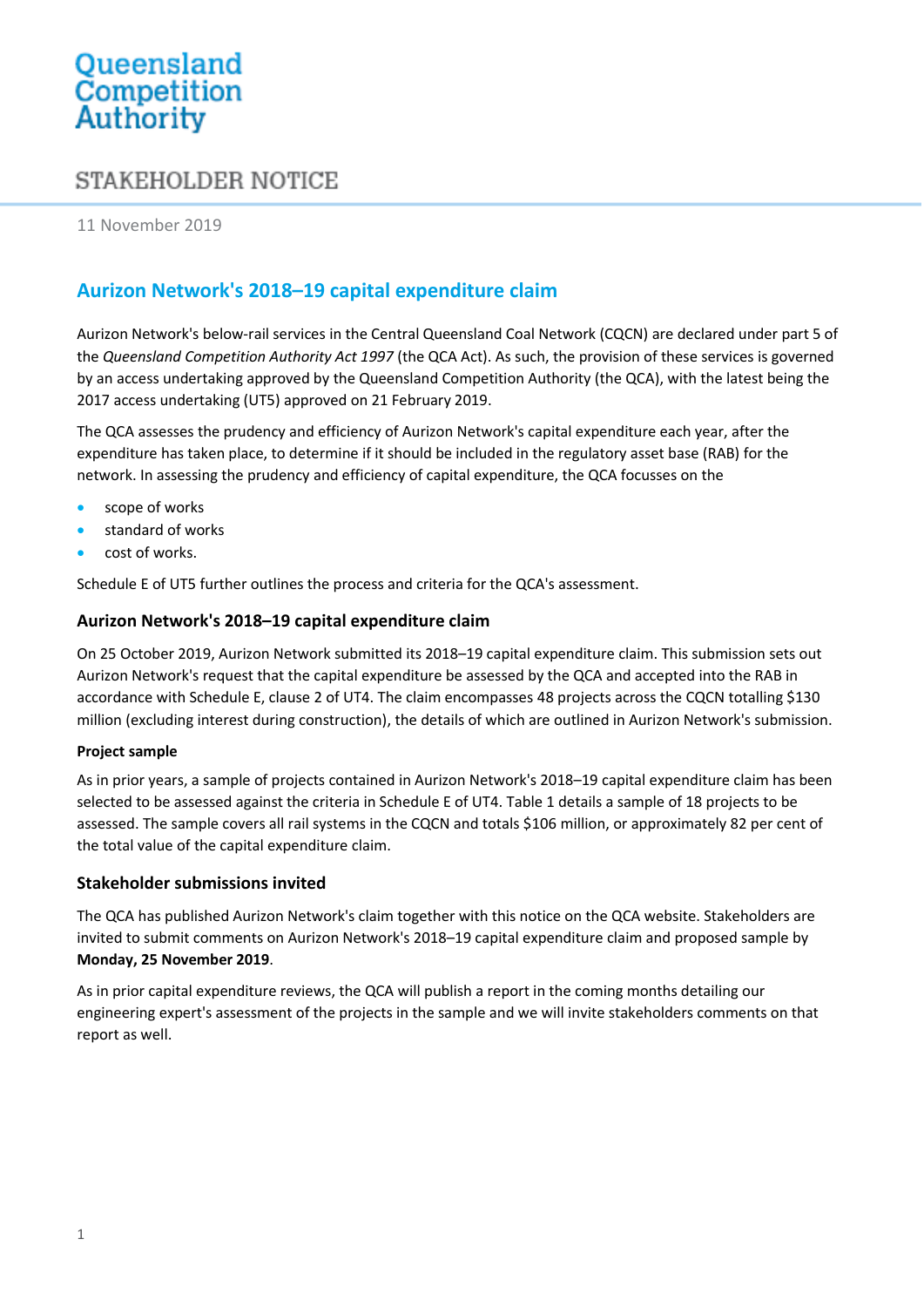| <b>Project ID</b> | Project name                              | Asset type              | Claim (\$, pre-<br>escalation) |
|-------------------|-------------------------------------------|-------------------------|--------------------------------|
| IV.00425          | Rail Renewal Program Package 1            | <b>Asset Renewals</b>   | \$26,572,373.00                |
| IV.00446          | Structures Renewal Package 1              | <b>Asset Renewals</b>   | \$15,465,451.00                |
| IV.00476          | Track Renewal Package 1                   | <b>Asset Renewals</b>   | \$15,193,594.00                |
| IV.00461          | Turnout Renewal Package 1                 | <b>Asset Renewals</b>   | \$14,053,345.00                |
| IV.00449          | Bridge Ballast Renewal Package 1          | <b>Asset Renewals</b>   | \$8,567,512.00                 |
| IV.00455          | Control Systems Renewal Package 1         | <b>Asset Renewals</b>   | \$6,875,112.00                 |
| IV.00473          | Sleeper Renewal Package 1                 | <b>Asset Renewals</b>   | \$6,317,874.00                 |
| IV.00577          | East End Fishermans Landing Infra Upgrade | <b>Sustaining Other</b> | \$4,858,621.00                 |
| IV.00458          | Level Crossing Renewal Package 1          | <b>Asset Renewals</b>   | \$4,048,374.00                 |
| IV.00437          | Callide Infrastructure Upgrade            | <b>Sustaining Other</b> | \$2,298,631.00                 |
| IV.00555          | FY19 Minerva Infrastructure Upgrade       | <b>Sustaining Other</b> | \$1,379,635.00                 |
| IV.00004          | <b>Traction Fault Locator Renewal</b>     | <b>Asset Renewals</b>   | \$881,498.00                   |
| IV.00344          | <b>Formation Renewal FY18</b>             | <b>Asset Renewals</b>   | \$330,989.00                   |
| IV.00360          | Network Asset Mgt System Tranche 2        | Transformation          | \$323,399.00                   |
| IV.00154          | FY17 Autotransformer Renewal Project      | <b>Asset Renewals</b>   | \$185,545.00                   |
| IV.00145          | Track Upgrade FY17                        | <b>Asset Renewals</b>   | \$154,769.00                   |
| A.01731           | WIRP1: DINGO TO BLUFF DUPLICATION         | Growth                  | \$108,391.00                   |
| IV.00323          | Track Upgrade FY18                        | <b>Asset Renewals</b>   | $-$1,114,038.00$               |
| <b>Total</b>      |                                           |                         | \$106,501,075.00               |

#### <span id="page-1-0"></span>**Table 1 QCA sample list—Aurizon Network's 2018–19 capital expenditure claim**